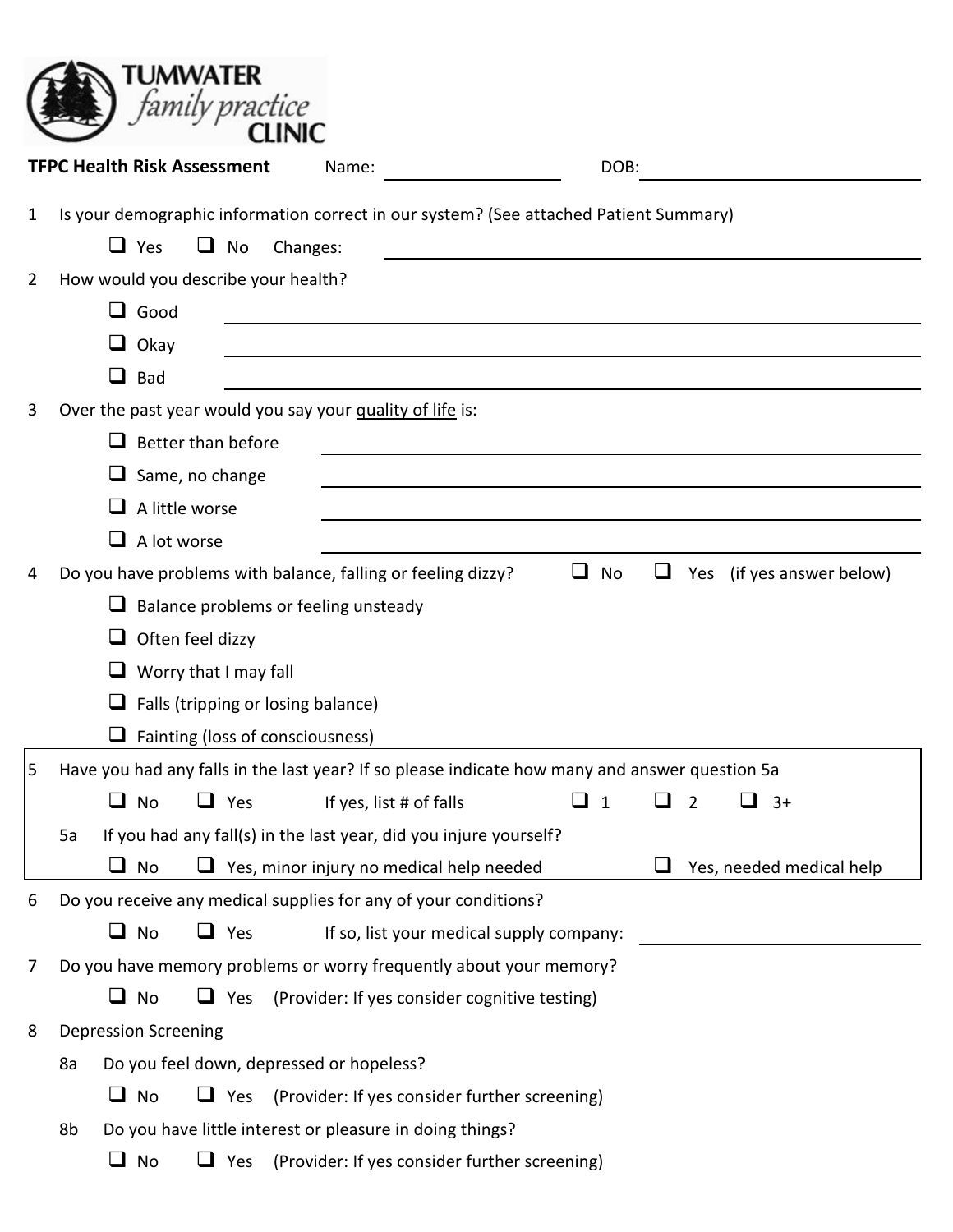| 9 | Do you have any problems leaking urine?                                                                |
|---|--------------------------------------------------------------------------------------------------------|
|   | No<br>$\Box$ Yes<br>ப<br>If yes, describe problems:                                                    |
|   | 10 Do you have any problems with your hearing?                                                         |
|   | $\Box$ Yes<br>∐ No<br>⊔<br>Not sure, I would like to be tested                                         |
|   | 11 Do you have problems with access to resources or need help with any of the following?               |
|   | Transportation                                                                                         |
|   | Meals<br>⊔                                                                                             |
|   | Social support (family/friends)                                                                        |
|   | Housekeeping<br>⊔                                                                                      |
|   | Housing or affording rent/mortgage<br>⊔                                                                |
|   | Financial security<br>⊔                                                                                |
|   | Utilities (power, water, heat)<br>⊔                                                                    |
|   | Mobility or safety devices (walker, cane, wheelchair, ramp, grab bars, shower chair etc.)<br>⊔         |
|   | Personal care giver or chore help<br>⊔                                                                 |
|   | Medications<br>⊔                                                                                       |
|   | I rely on assistance for some of the above but don't need additional help and I have no                |
|   | problems accessing the resources I need.                                                               |
|   | None of the above                                                                                      |
|   | Medications: Please review the attached Patient Summary for accuracy. This is from your TFPC record.   |
|   | if you are no longer taking medications, please cross them out. If we are missing information please   |
|   | add to the patient summary or medication sheet on last page of packet.                                 |
|   | 12 Are you prescribed or taking any medications?                                                       |
|   | No<br>$\Box$ Yes If yes, please answer all questions in this section.                                  |
|   | 13 How many medications are you prescribed or taking?                                                  |
|   | $\Box$ 3-5<br>$\Box$ 1-2<br>$\Box$<br>6 or more                                                        |
|   | 14 Do you regularly take your prescribed medications?                                                  |
|   | $\Box$ Yes If no please tell us why:<br>$\Box$ No                                                      |
|   | 15 Do you take any supplements or herbs?                                                               |
|   | $\Box$ Yes<br>$\Box$ No<br>(If yes, please add to your medication list if they are not already listed) |
|   | 16 Do you use more than one pharmacy?                                                                  |
|   | $\Box$ No<br>$\Box$ Yes If yes, indicate why                                                           |
|   | My Pharmacies:                                                                                         |
|   |                                                                                                        |
|   |                                                                                                        |
|   |                                                                                                        |
|   | 17 Are you allergic to any medications?<br>No<br>$\Box$ Yes<br>If yes, indicate allergies<br>ப         |
|   |                                                                                                        |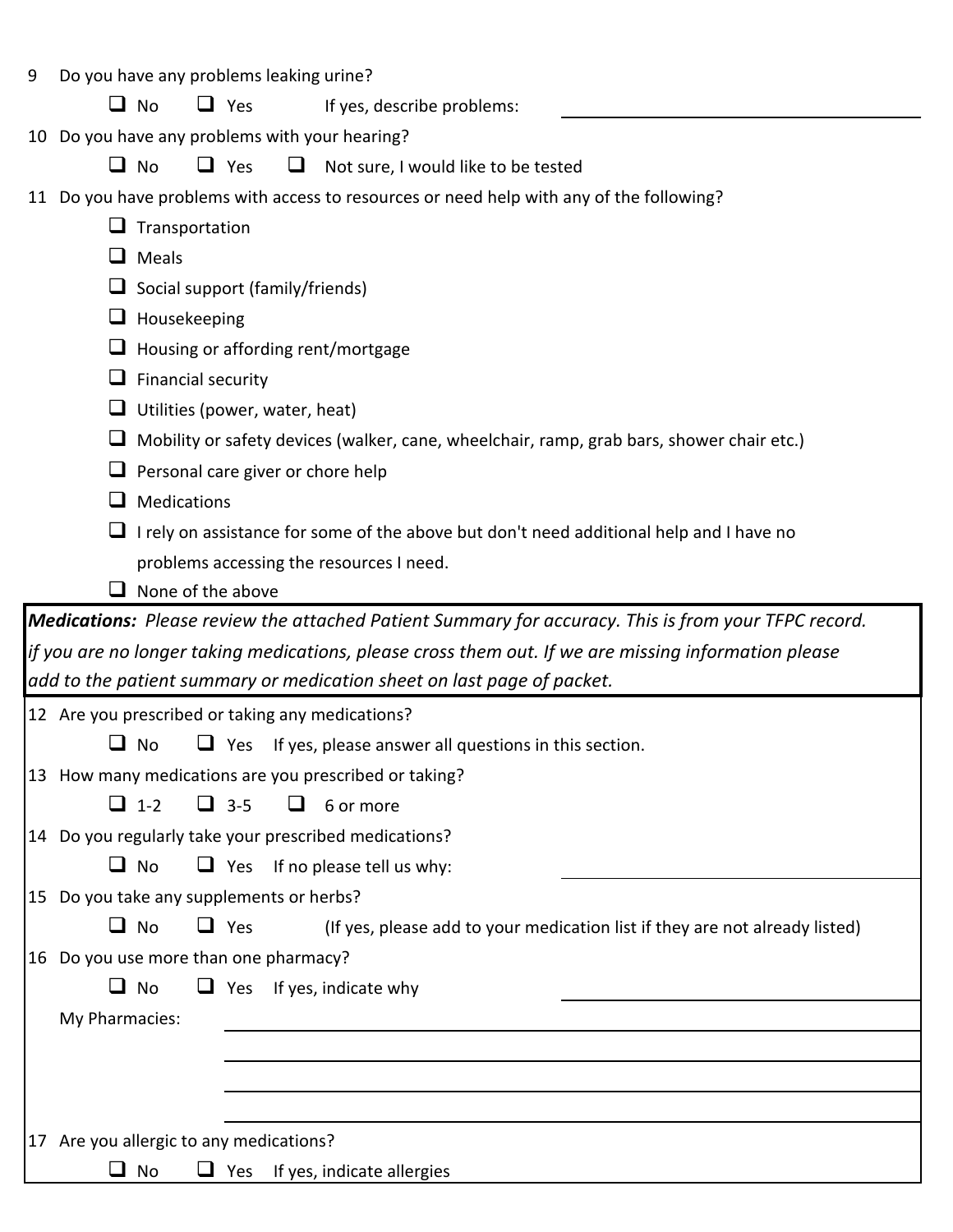| Family, Social and Medical Histories: Please review the attached Patient Summary for accuracy. If                  |  |  |  |  |  |  |
|--------------------------------------------------------------------------------------------------------------------|--|--|--|--|--|--|
| there are changes, please list any changes on the patient summary or on last page of packet.                       |  |  |  |  |  |  |
| 18 Do you currently smoke or use tobacco products?                                                                 |  |  |  |  |  |  |
| u<br>$\Box$ Yes If yes, please mark all that apply<br>No                                                           |  |  |  |  |  |  |
| Chew $\Box$ Snuff $\Box$ Vapor $\Box$ Cigarettes $\Box$ Pipe<br>u.<br>$\Box$ Other                                 |  |  |  |  |  |  |
| 19 Do you currently drink alcohol?                                                                                 |  |  |  |  |  |  |
| u.<br>No<br>$\Box$ Yes If yes, how many drinks per day?                                                            |  |  |  |  |  |  |
| 20 Do you currently use recreational drugs?                                                                        |  |  |  |  |  |  |
| u.<br>No<br>$\Box$ Yes If yes, what type and how often?                                                            |  |  |  |  |  |  |
| 21 Do you have any of the following medical diagnoses? (Mark A column for Active, H column for History)            |  |  |  |  |  |  |
| H<br>A                                                                                                             |  |  |  |  |  |  |
| ⊔<br>⊔<br>Congestive heart failure (CHF, enlarged heart, valve problems)                                           |  |  |  |  |  |  |
| ❏<br>$\Box$<br>Heart rhythm problems                                                                               |  |  |  |  |  |  |
| ❏<br>⊔<br>Narrow or blocked arteries or vascular problems                                                          |  |  |  |  |  |  |
| ❏<br>$\sqcup$<br>Chronic bronchitis (COPD, emphysema)                                                              |  |  |  |  |  |  |
| ❏<br>$\Box$<br>Asthma                                                                                              |  |  |  |  |  |  |
| ❏<br>⊔<br><b>Diabetes</b>                                                                                          |  |  |  |  |  |  |
| ❏<br>⊔<br>Renal failure or kidney disease                                                                          |  |  |  |  |  |  |
| ❏<br>$\sqcup$<br>Amputation (loss of any limb including toe or portion of foot)                                    |  |  |  |  |  |  |
| ❏<br>⊔<br>Depression, anxiety or other mental health disorder                                                      |  |  |  |  |  |  |
| ❏<br>$\sqcup$<br>Treatment for chronic pain                                                                        |  |  |  |  |  |  |
| ப<br>$\Box$<br>Chemical dependency, addiction, alcoholism (or worries you may have addiction)                      |  |  |  |  |  |  |
| コ<br>$\Box$<br>Active cancer diagnosis (or medication related to cancer post-treatment)                            |  |  |  |  |  |  |
| ❏<br>Neurological disorder (MS, Parkinson's, dementia, alzheimer's etc.)                                           |  |  |  |  |  |  |
| $\Box$<br>Ostomy, feeding tube (G-tube), catheter or drain tube                                                    |  |  |  |  |  |  |
| $\Box$<br><b>CHRONIC pancreatitis or CHRONIC hepatitis</b>                                                         |  |  |  |  |  |  |
| ⊔<br>Paralysis (total or partial)<br>$\Box$                                                                        |  |  |  |  |  |  |
| ❏<br><b>Rheumatoid Arthritis</b>                                                                                   |  |  |  |  |  |  |
| ⊔<br>Other autoimmune disorder (lupus, scleroderma, etc.)<br>$\Box$<br>Macular degeneration, glaucoma or blindness |  |  |  |  |  |  |
| ⊔<br>History of fracture over age 65 (Provider: consider bone density testing)                                     |  |  |  |  |  |  |
| ⊔<br>Other significant health problem(s) (please list)                                                             |  |  |  |  |  |  |
| ❏                                                                                                                  |  |  |  |  |  |  |
| ⊔                                                                                                                  |  |  |  |  |  |  |
| None of the Above                                                                                                  |  |  |  |  |  |  |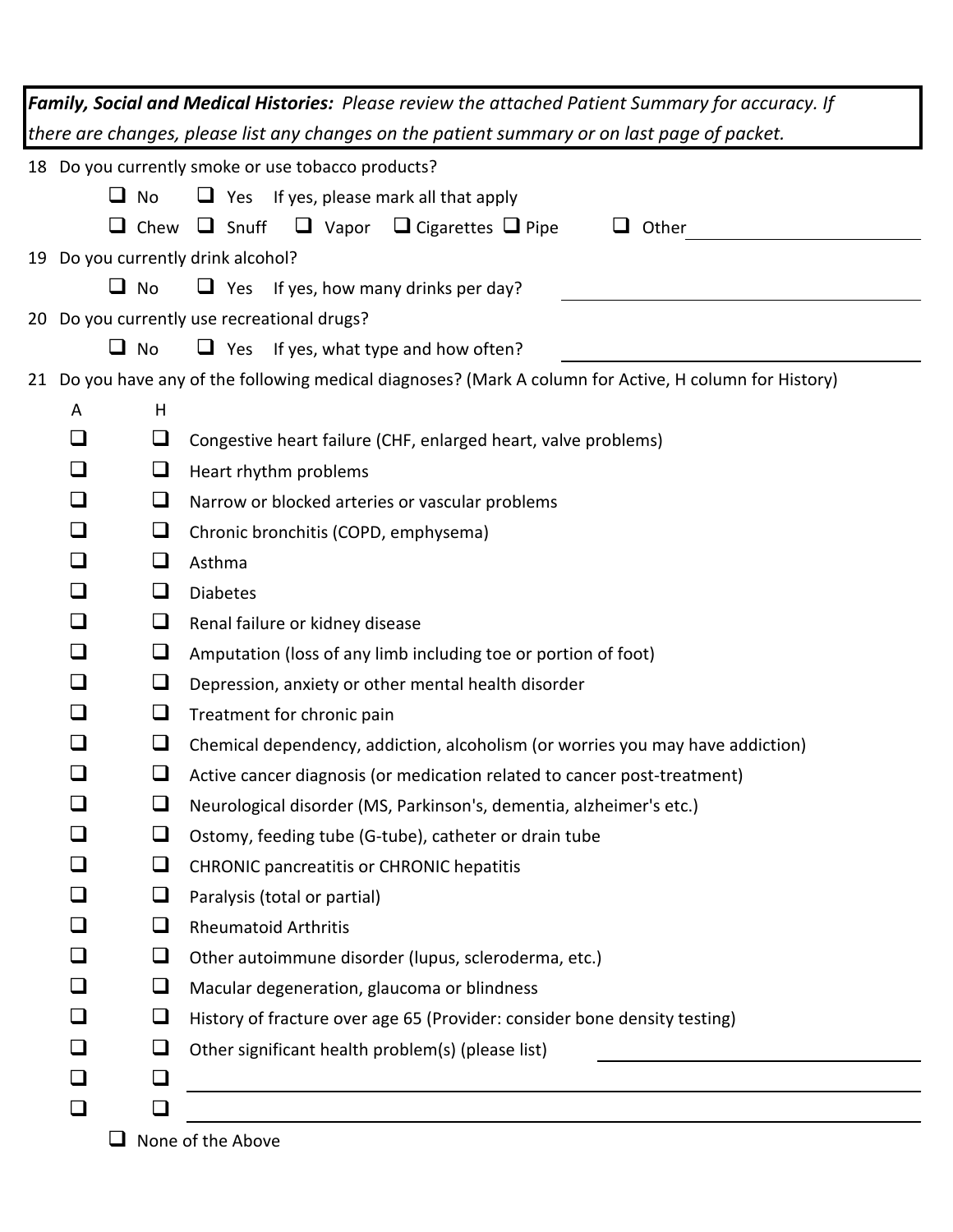22 Please indicate if you have had the following screenings/preventive measures & list the date last done.

| ⊔<br>Dexa Scan / osteoporosis screening / bone density test                                       |                                                                                                                       |                                                              |                                                                                                                      |  |
|---------------------------------------------------------------------------------------------------|-----------------------------------------------------------------------------------------------------------------------|--------------------------------------------------------------|----------------------------------------------------------------------------------------------------------------------|--|
| If Yes, When?                                                                                     |                                                                                                                       | <u> 1989 - Johann Stein, mars and de Brasilian (b. 1989)</u> |                                                                                                                      |  |
| Mammogram / breast cancer screening<br>⊔                                                          |                                                                                                                       |                                                              |                                                                                                                      |  |
| If Yes, When?                                                                                     |                                                                                                                       |                                                              | <u> Alexandria de la contrada de la contrada de la contrada de la contrada de la contrada de la contrada de la c</u> |  |
| Colonoscopy / colon cancer screening<br>u                                                         |                                                                                                                       |                                                              |                                                                                                                      |  |
| If Yes, When?                                                                                     |                                                                                                                       |                                                              |                                                                                                                      |  |
| $\Box$ Fecal occult test / colon cancer screening                                                 |                                                                                                                       |                                                              |                                                                                                                      |  |
| If Yes, When?                                                                                     | <u> - Andreas Andreas Andreas Andreas Andreas Andreas Andreas Andreas Andreas Andreas Andreas Andreas Andreas And</u> |                                                              |                                                                                                                      |  |
| Influenza vaccine (flu shot)<br>u                                                                 |                                                                                                                       |                                                              |                                                                                                                      |  |
| If Yes, When?                                                                                     |                                                                                                                       |                                                              |                                                                                                                      |  |
| Pneumonia vaccine                                                                                 |                                                                                                                       |                                                              |                                                                                                                      |  |
| If Yes, When?                                                                                     |                                                                                                                       |                                                              | <u> 1989 - Johann Barbara, martxa amerikan personal (h. 1989).</u>                                                   |  |
| $\Box$ Cholesterol screening / lipid test                                                         |                                                                                                                       |                                                              |                                                                                                                      |  |
| If Yes, When?                                                                                     | <u> 1989 - Johann Barn, mars et al. (b. 1989)</u>                                                                     |                                                              |                                                                                                                      |  |
| $\Box$ Vision screening / eye exam                                                                |                                                                                                                       |                                                              |                                                                                                                      |  |
| If Yes, When?                                                                                     |                                                                                                                       | <u> 1980 - Johann Barbara, martxa alemaniar a</u>            |                                                                                                                      |  |
| $\Box$ If you are diabetic, what is the date of your last A1C test?                               |                                                                                                                       |                                                              |                                                                                                                      |  |
|                                                                                                   |                                                                                                                       |                                                              |                                                                                                                      |  |
| 23 If you have specialists or other medical providers you see, please list here:                  |                                                                                                                       |                                                              |                                                                                                                      |  |
| Name:                                                                                             | Phone:                                                                                                                |                                                              | Specialty:                                                                                                           |  |
|                                                                                                   |                                                                                                                       |                                                              |                                                                                                                      |  |
|                                                                                                   |                                                                                                                       |                                                              |                                                                                                                      |  |
|                                                                                                   |                                                                                                                       |                                                              |                                                                                                                      |  |
|                                                                                                   |                                                                                                                       |                                                              |                                                                                                                      |  |
|                                                                                                   |                                                                                                                       |                                                              |                                                                                                                      |  |
|                                                                                                   |                                                                                                                       |                                                              |                                                                                                                      |  |
|                                                                                                   |                                                                                                                       |                                                              |                                                                                                                      |  |
| 24 If you have a care-giver or someone who helps you with the day to day tasks, please list here: |                                                                                                                       |                                                              |                                                                                                                      |  |
| Name:                                                                                             | Phone:                                                                                                                |                                                              | Relation:                                                                                                            |  |
|                                                                                                   |                                                                                                                       |                                                              |                                                                                                                      |  |
|                                                                                                   |                                                                                                                       |                                                              |                                                                                                                      |  |
|                                                                                                   |                                                                                                                       |                                                              |                                                                                                                      |  |
|                                                                                                   |                                                                                                                       |                                                              |                                                                                                                      |  |
| 25 If you have a medical Power of Attorney, please list here:                                     |                                                                                                                       |                                                              |                                                                                                                      |  |
| Name:                                                                                             | Phone:                                                                                                                |                                                              | Relation:                                                                                                            |  |
|                                                                                                   |                                                                                                                       |                                                              |                                                                                                                      |  |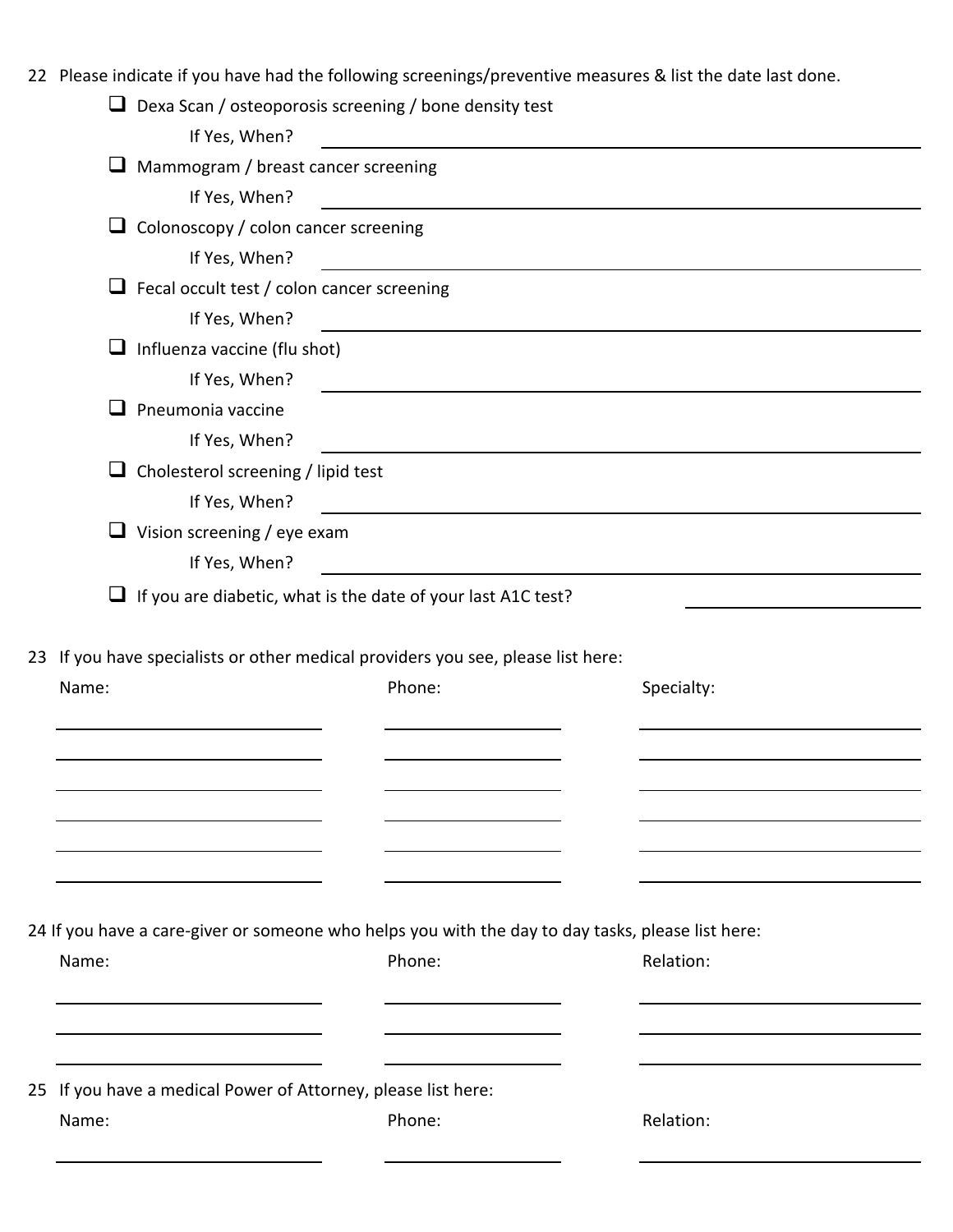|                                                                | 26 Healthcare decision planning           |           |        |                                                                |  |  |
|----------------------------------------------------------------|-------------------------------------------|-----------|--------|----------------------------------------------------------------|--|--|
| 26a                                                            | Do you have a current Advanced Directive? |           |        |                                                                |  |  |
|                                                                | $\Box$ Yes                                | $\Box$ No |        |                                                                |  |  |
| 26b Does your provider have a copy of your Advanced Directive? |                                           |           |        |                                                                |  |  |
|                                                                | $\Box$ Yes                                | $\Box$ No |        |                                                                |  |  |
|                                                                |                                           |           |        | 26c Would you like more information about Advanced Directives? |  |  |
|                                                                | $\Box$ Yes                                | $\Box$ No |        |                                                                |  |  |
|                                                                |                                           |           |        | 27 Can you manage these activities of daily living?            |  |  |
|                                                                | Can you use the telephone?                |           |        |                                                                |  |  |
|                                                                | $\Box$ Yes                                | $\Box$ No |        | $\Box$ With help                                               |  |  |
|                                                                | Can you go shopping for groceries?        |           |        |                                                                |  |  |
|                                                                | $\Box$ Yes                                | $\Box$ No | $\Box$ | With help                                                      |  |  |
|                                                                |                                           |           |        | Can you get to places that are out of walking distance?        |  |  |
|                                                                | $\Box$ Yes                                | $\Box$ No |        | $\Box$ With help                                               |  |  |
|                                                                | Can you prepare your own meals?           |           |        |                                                                |  |  |
|                                                                | $\Box$ Yes                                | $\Box$ No |        | $\Box$ With help                                               |  |  |
|                                                                | Can you do your own housework?            |           |        |                                                                |  |  |
|                                                                | $\Box$ Yes                                | $\Box$ No | $\Box$ | With help                                                      |  |  |
| Can you do your own handyman work?                             |                                           |           |        |                                                                |  |  |
|                                                                | $\Box$ Yes                                | $\Box$ No | ⊔      | With help                                                      |  |  |
| Can you do your own laundry?                                   |                                           |           |        |                                                                |  |  |
|                                                                | $\Box$ Yes                                | $\Box$ No | $\Box$ | With help                                                      |  |  |
|                                                                | Can you manage your own medications?      |           |        |                                                                |  |  |
|                                                                | $\Box$ Yes                                | $\Box$ No | $\Box$ | With help                                                      |  |  |
| Can you manage your own money?                                 |                                           |           |        |                                                                |  |  |
|                                                                | $\Box$ Yes                                | $\Box$ No | ⊔      | With help                                                      |  |  |
|                                                                |                                           |           |        |                                                                |  |  |

You are scheduled today for a Medicare IPPE or Annual Wellness Visit (AWV) which may also inclued a physical exam depending on your insurance coverage. The purpose of the IPPE or AWV is to promote ongoing wellness, review/update family, social and personal health histories, to assess specific potiential risk factors and to provide any necessary education or referrals. The time allocated for your visit does not typically allow us to focus on new issues or problems. New issues/problems will require a separate visit with your healthcare provider. If time does allow this today, there will be a separate fee which may have a balance due from you.

Print Patient Name: Today's Date:

Patient Signature: